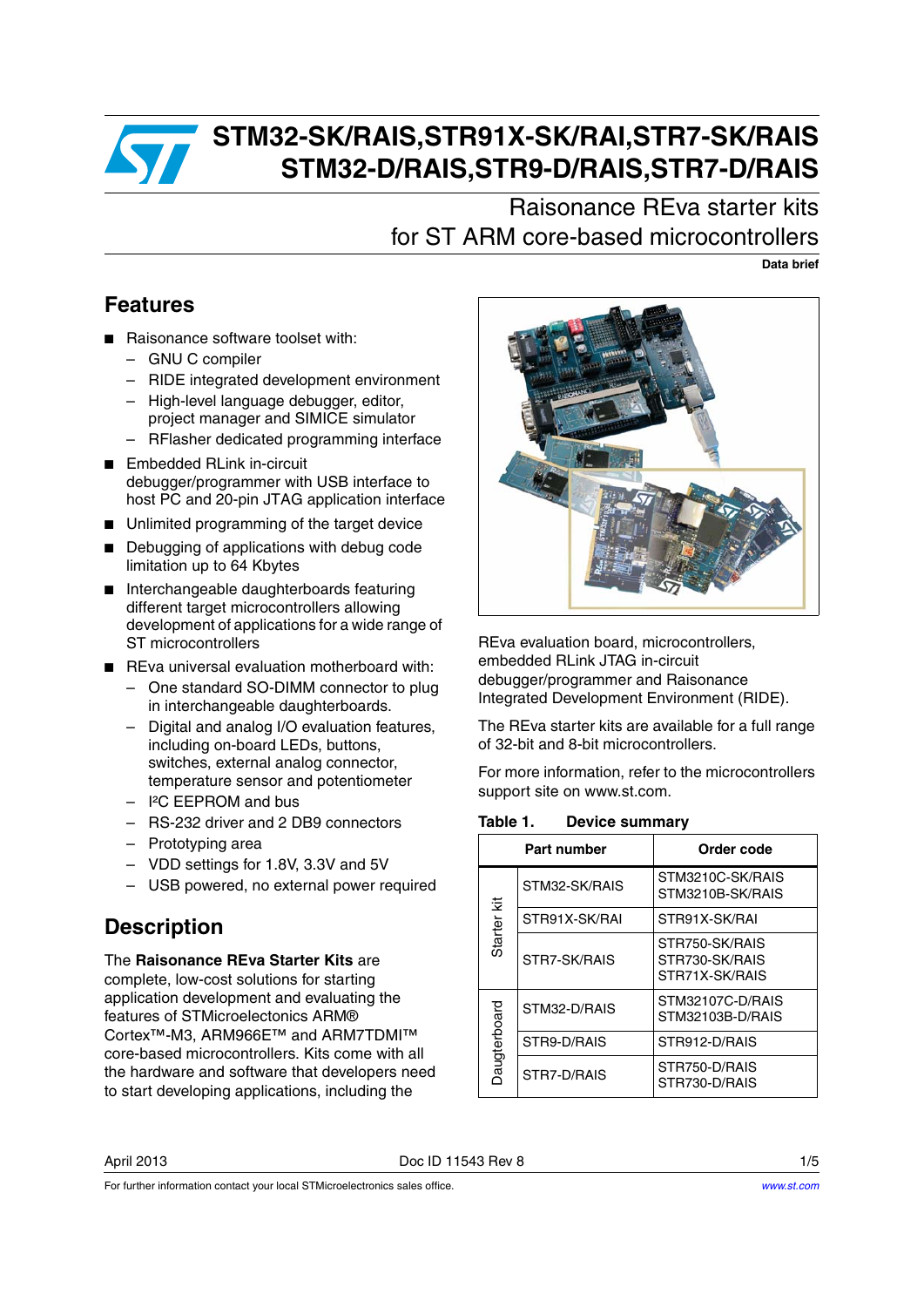### **Starter kit architecture**

#### **Ride7 software**

Raisonance's integrated development environment drives the hardware and offers seamless control of all software development tools (compiler, assembler, linker, debugger) from an intuitive graphical interface. Ride7 fully integrates control of the GNU C tools.

In addition to RLink, Ride7 also drives the Signum JTAGjet in-circuit debugging and programming tool for ARM core-based microcontrollers, which supports trace using the STR9 microcontroller's Embedded Trace Macrocell™.

#### **REva motherboard**

The REva universal evaluation motherboard is designed for quick and easy evaluation of a complete range of device features. All REva motherboards in starter kits for STM32, STR9 and STR7 provide the following on-board evaluation and development features:

- SO-DIMM connector for connection of interchangeable daughterboard featuring ST microcontrollers
- 20-pin JTAG interface connector
- Power supply from USB connection (embedded RLink)
- Two USART connectors
- **SPI**
- $\bullet$  I<sup>2</sup>C
- SPI
- CAN connector
- Eight user LEDs
- Potentiometer connected to ADC
- Two user push buttons and a reset button
- Wrapping area

REva motherboards in STM32 starter kits include additional evaluation features including an LCD, MEMs and buzzer.

#### <span id="page-1-0"></span>**Embedded RLink**

The RLink in-circuit debugging and programming tool has a JTAG application board interface and a USB connection to the host PC.

The RLink allows unlimited programming of the target microcontroller Flash memory. It also allows debugging of applications with debug code up to half the size of the device Flash if Flash is less than or equal to 64 Kbytes and up to 64 Kbytes if Flash is more than 64 Kbytes. An upgrade license file to extend debug capability is available from Raisonance.

### **REva daughterboards**

These interchangeable boards feature different target microcontrollers, making it easy to evaluate and develop applications for a complete range of MCUs from a single evaluation platform.

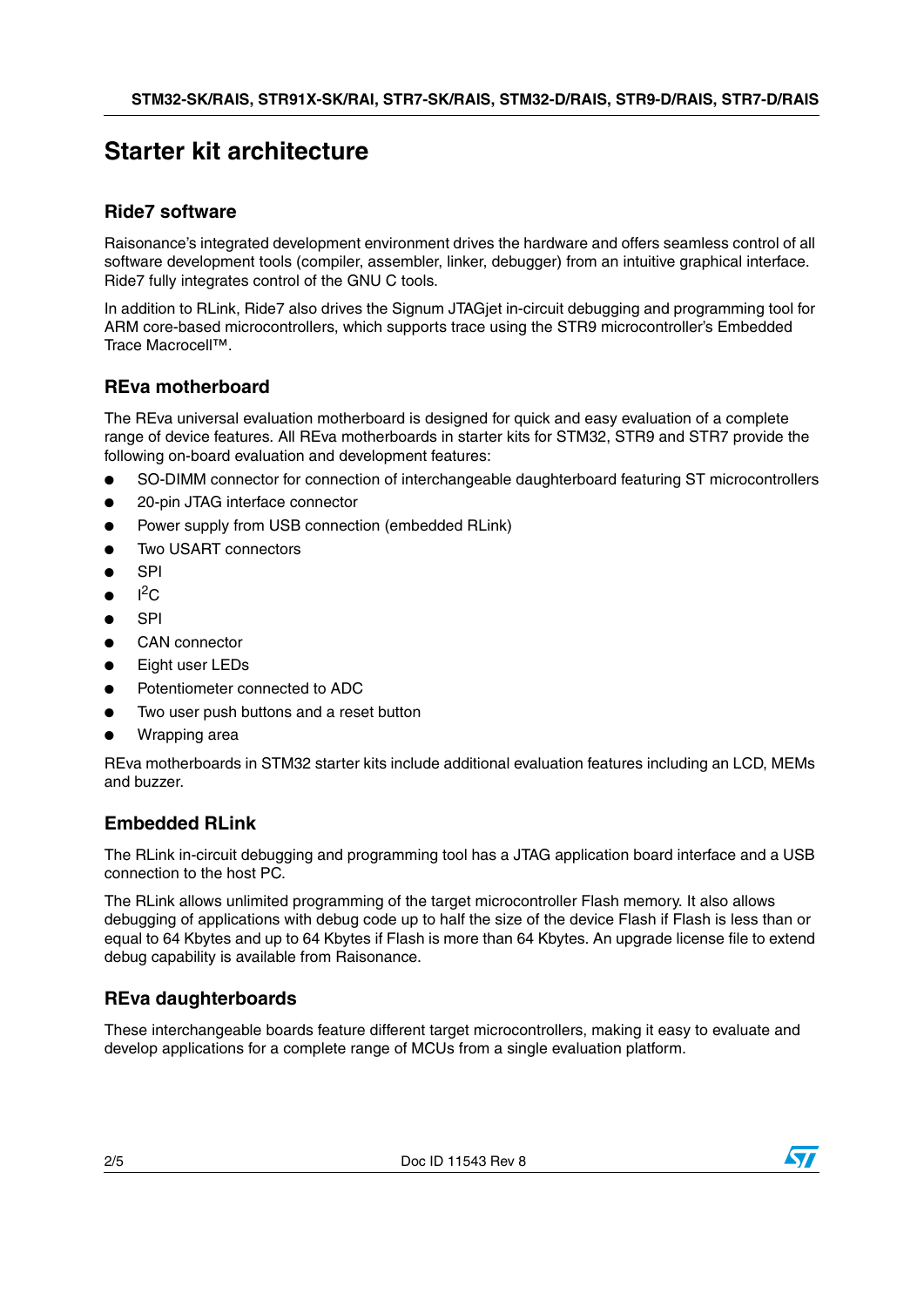The REva daughterboard microcontrollers and features are detailed in *[Table 2](#page-2-0)*.

| <b>MCU</b><br>daughterboard | <b>MCU specific features</b>                                                                                  | Included in starter kit | <b>Daughterboard</b><br>order code |
|-----------------------------|---------------------------------------------------------------------------------------------------------------|-------------------------|------------------------------------|
| STM32F10xC                  | Ethernet connector<br>USB OTG connector<br><b>CAN</b> connector<br>Audio jack and loudspeaker                 | STM3210C-SK/RAIS        | STM32107C-D/RAIS                   |
| STM32F10xB                  | USB connector                                                                                                 | STM3210B-SK/RAIS        | STM32103B-D/RAIS                   |
| STR912F                     | Ethernet connector<br>USB connector<br><b>CAN</b> connector<br>ETM connector footprint for trace tool support | STR91X-SK/RAI           | STR912-D/RAIS                      |
| STR750F                     | USB connector<br>Boot mode configuration jumper<br>CAN configuration jumper                                   | STR750-SK/RAIS          | STR750-D/RAIS                      |
| STR730F                     | CAN configuration jumpers                                                                                     | STR730-SK/RAIS          | STR730-D/RAIS                      |
| STR712F                     | CAN configuration jumpers                                                                                     | STR71X-SK/RAIS          |                                    |
| STR711F                     | USB mini-B connector                                                                                          |                         |                                    |

<span id="page-2-0"></span>Table 2. **Table 2. REva daughterboard microcontrollers and features**

# <span id="page-2-1"></span>**Ordering information**

REva starter kits can be ordered from Raisonance or from your nearest ST distributor or sales office.

Kits are currently available for:

- STM32 connectivity line microcontrollers (ST order code: **STM3210C-SK/RAIS**)
- STM32 performance and access line microcontrollers with 128K Flash (ST order code: **STM3210B**-**SK/RAIS**)
- STR91xF microcontrollers (ST order code: **STR91X-SK/RAI**)
- STR75xF microcontrollers (ST order code: **STR750-SK/RAIS**)
- STR73xF microcontrollers (ST order code: **STR730-SK/RAIS**)
- STR71xF microcontrollers (ST order code: **STR71X-SK/RAIS**)

For more information and documentation, please refer to the Raisonance web site, *www.raisonance.com* or to the STMicroelectronics microcontroller support site at *www.st.com/mcu*.

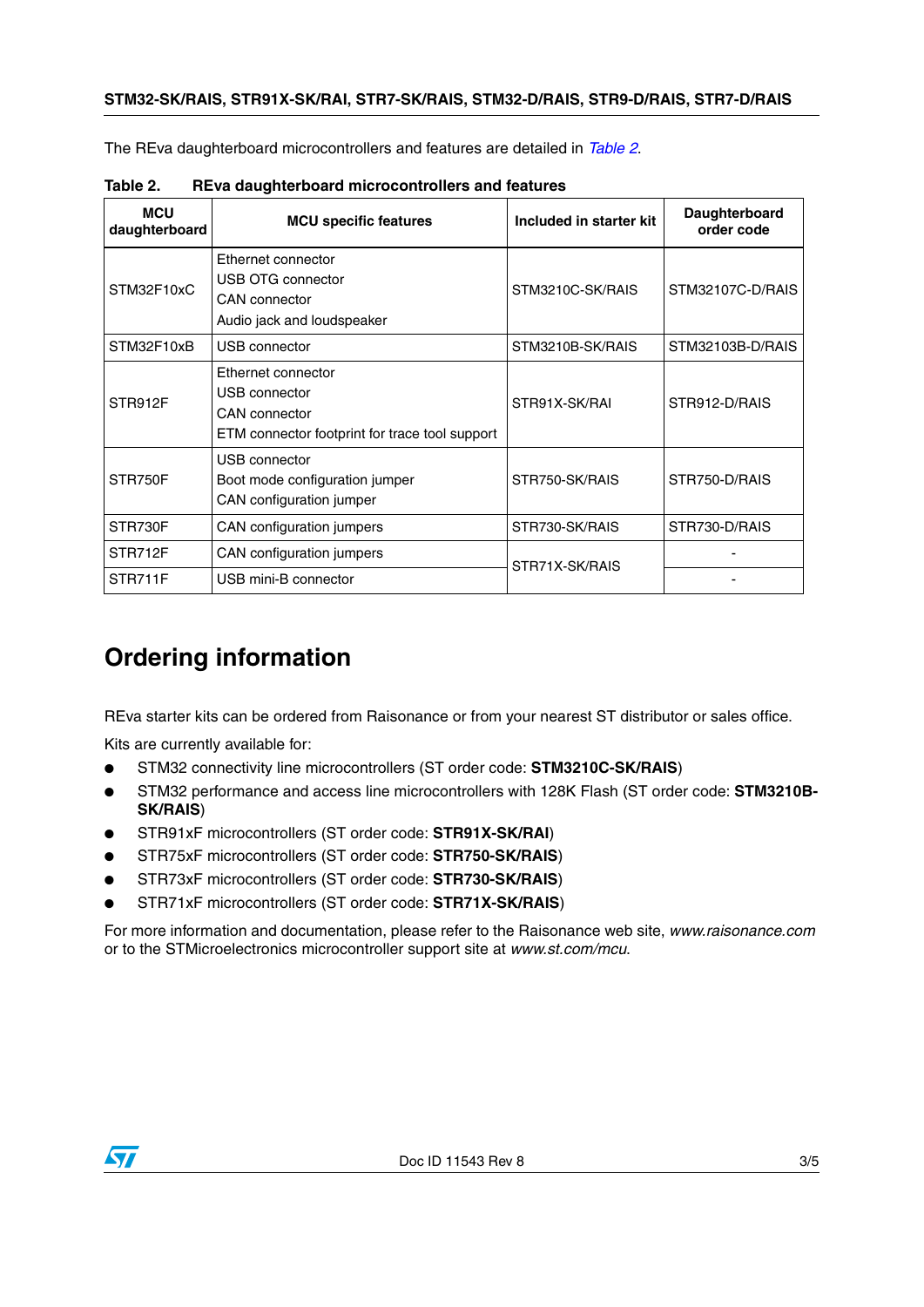## **Revision history**

| <b>Date</b> | <b>Revision</b> | <b>Changes</b>                                                                                                                                                                   |
|-------------|-----------------|----------------------------------------------------------------------------------------------------------------------------------------------------------------------------------|
| 1-Aug-2005  |                 | Initial release.                                                                                                                                                                 |
| 21-Sep-2005 | $\overline{c}$  | Added STR730-SK/RAIS and features.<br>Added JTAGjet in hardware driven by RIDE.                                                                                                  |
| 7-Jun-2006  | 3               | Added ordering codes and product information for the STR91X-SK/RAI.<br>Added REva motherboard table of features.                                                                 |
| 16-Jun-2006 | 4               | Corrected ordering codes in Table 1.                                                                                                                                             |
| 14-Feb-2007 | 5               | Addition of the STR750-SK/RAIS.<br>Updated Table 1 and Table 2 for STR750.                                                                                                       |
| 4-Oct-2007  | 6               | Modified document title.<br>Added STM3210B-SK/RAIS and features.<br>Modified presentation of daughter board features (removed Table 1).                                          |
| 25-Jun-2009 | 7               | Added STM3210C-SK/RAIS STM32107C-D/RAIS and features.<br>Modified presentation of daughter board features (added Table 1).<br>Modified document title.                           |
| 22-Apr-2013 | 8               | Modified programming and debugging information in Features.<br>Modified supported family information in <i>Description</i> .<br>Updated Embedded RLink and Ordering information. |

Table 3. **Document revision history**